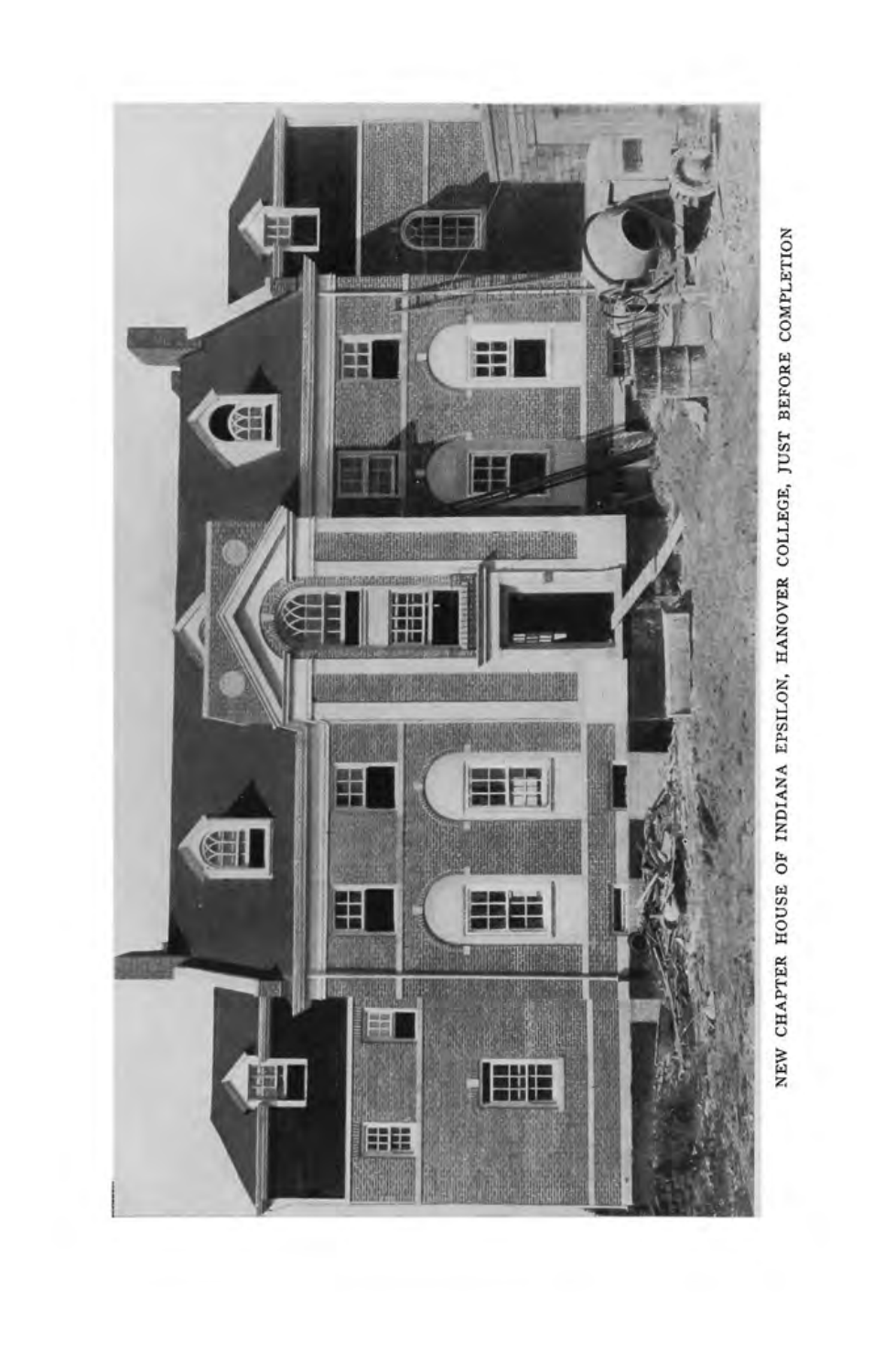## Indiana Epsilon Builds New Home

A BEAUTIFUL poem, recently seized and destroyed by modern jazz, states that only God can make a tree. Let us sacrilegiously substitute M. E. Garber, proprietor of *The Courier,* of Madison, Indiana, for God and the result is a new chapter house for Indiana Epsilon.

Ever since the old house was built in the summer of 1924 members of the chapter and alumni have been lolling in beautiful visions about the "new house," which was always to be built the next summer. But for some unaccountable reason, it didn't come to pass. Intentions were, on the whole, excellent, but there were no results. The old house, as everyone who ever inhabited one of its cubby-holes is well aware, was far too small. In its day it was amply large, and met the needs of the chapter nicely, but its day had passed.

One plan called for an addition to the old house large enough to make the whole accommodate thirty-five men. Unexpected delays, however, blocked the plan, and the addition was never built, a thing for which the chapter is now quite happy. The chapter officers, however, evidently thinking that Indiana Epsilon was not destined to have an addition, set their minds on a new house, to be built on the new fraternity row, mapped out in the college's development program. The chapter, of course, heartily approved the plan, and headed by President Ralph Anderson, '31, chapter representative on the house commis-sion, worked doggedly toward the realization of the dream.

Then came one of the most baffling problems of the whole thing—the disposal of the old house. No one seemed  $B_Y$  CHARLES W. BUTLER *Hanover,* '33

to wish to purchase it. Then, when everything seemed most impossible, the college became interested in it, and offered to purchase it for an overflow men's dormitory. The matter was arranged at once, and the contract let. The excavation was started in May with a simple but impressive groundbreaking ceremony, at which Jasper W. LaGrange, Madison, one of the oldest living members of the chapter, removed the first spadeful of earth.

The building rose rapidly during the summer months and the middle of October will probably have seen the chapter comfortably housed in its new home.

In appearance the house is most impressive. It rises three stories in height and commands an excellent prospect. Across the new campus drive is the old campus, with its majestic trees and historic buildings. From the windows of the third floor one can look down into the gorge of Happy Valley, and beyond can be seen the Ohio River with its background of Kentucky hills. In harmony with the college buildings and the historical significance of Hanover and vicinity, the new home of Indiana Epsilon is built along Georgian lines. It is situated far back from the Lucina Ball Drive on a lot large enough that it does not seem crowded. It is of solid brick construction, with Bedford limestone used with excellent effect around the windows, on the gables, etc. At each end of the building are the massive double chimneys which were such a distinguishing feature of<br>the Georgian period in architecture.

The house has twenty-three rooms altogether in the basement, first and second floors, while the third floor is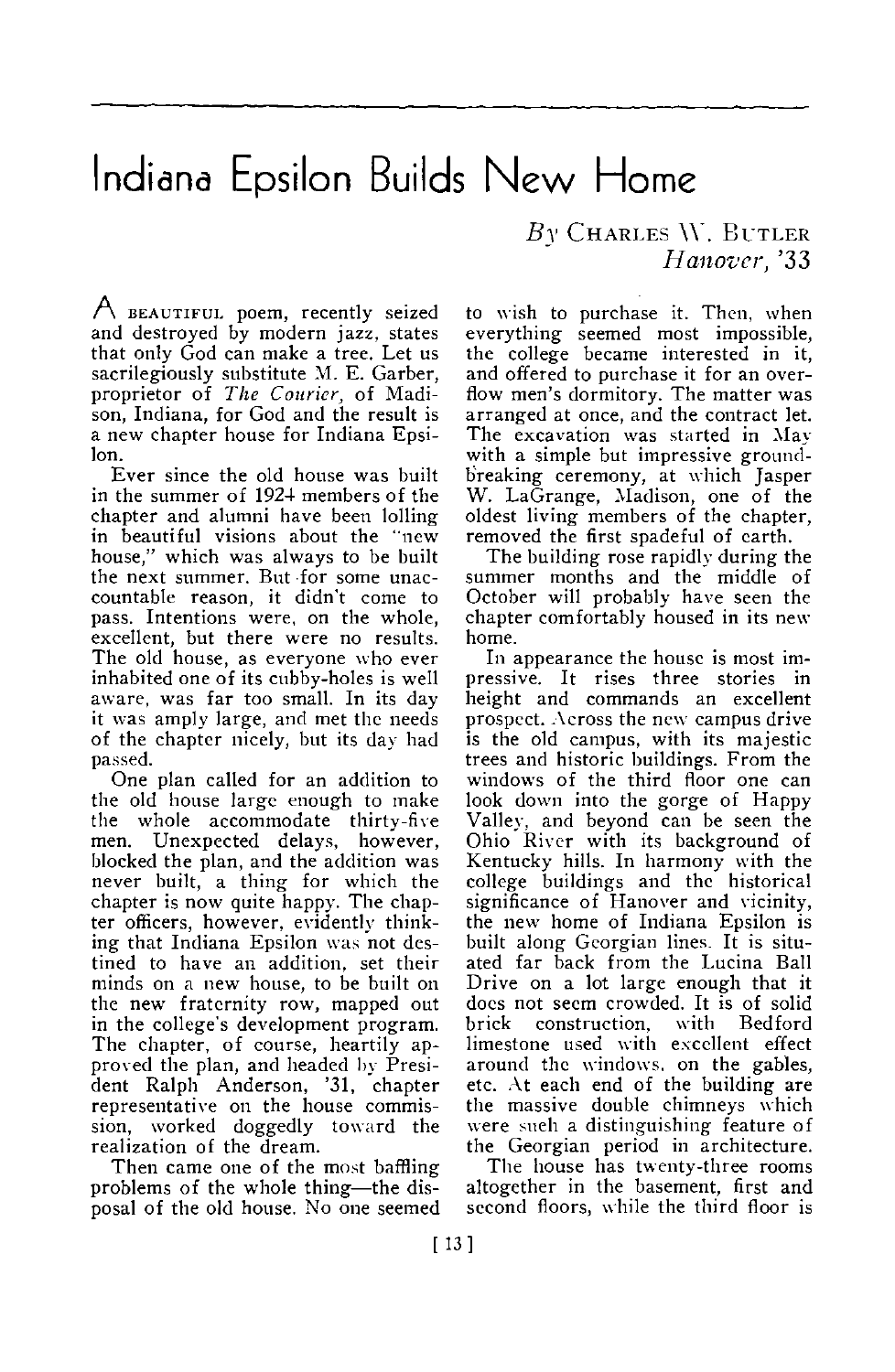## THE SCROLL PHI DELTA THETA *October, 1931*

In the basement is a den with a fireplace, a billard room, the chapter room, furnace room, and fuel room. The house will be heated by a steamheating plant. One enters at the first

The guest room is a sizable bedroom with full bath. Above the kitchen and connected with it by a private stairway are the housemother's rooms. These rooms which are located in the east wing are separated from the study rooms by a heavy brick wall and connected with the second floor hall



ACTIVE CHAPTER AND PHIKEIAS, INDIANA EPSILON, HANOVER COLLEGE

floor into a spacious hall, which contains staircases leading down into the basement and up to the second floor. At the end of the hall is the dining room, which extends across the rear of the house and has at the east end a large colonial fireplace. Off the hall to the right is the guest room and bath, while to the left is the living room. (Loafing and the kindred arts will be practiced in the den to save wear and tear on the living room.) Beyond the living room, which also has a fireplace, is the library, which is likewise equipped. The library is paneled in wide, knotty, pine boards and contains bookcases built in, which rise to the ceiling on the four walls.

by a door at the end. On the second floor there are an office, telephone room, six full-sized study rooms, and one special study, of the type located on the third floor. About 35 can comfortably be accommodated in the house. In addition to the study rooms on the second floor there is a large lavatory with tubs and showers. The third floor is built so that more study rooms can be made at any time by the erection of partitions.

At first the financing of the house seemed an almost impossible task. The total cost of the house plus furnishings is \$46,000. The good financial standing of the chapter, however, and its excellent credit rating made the